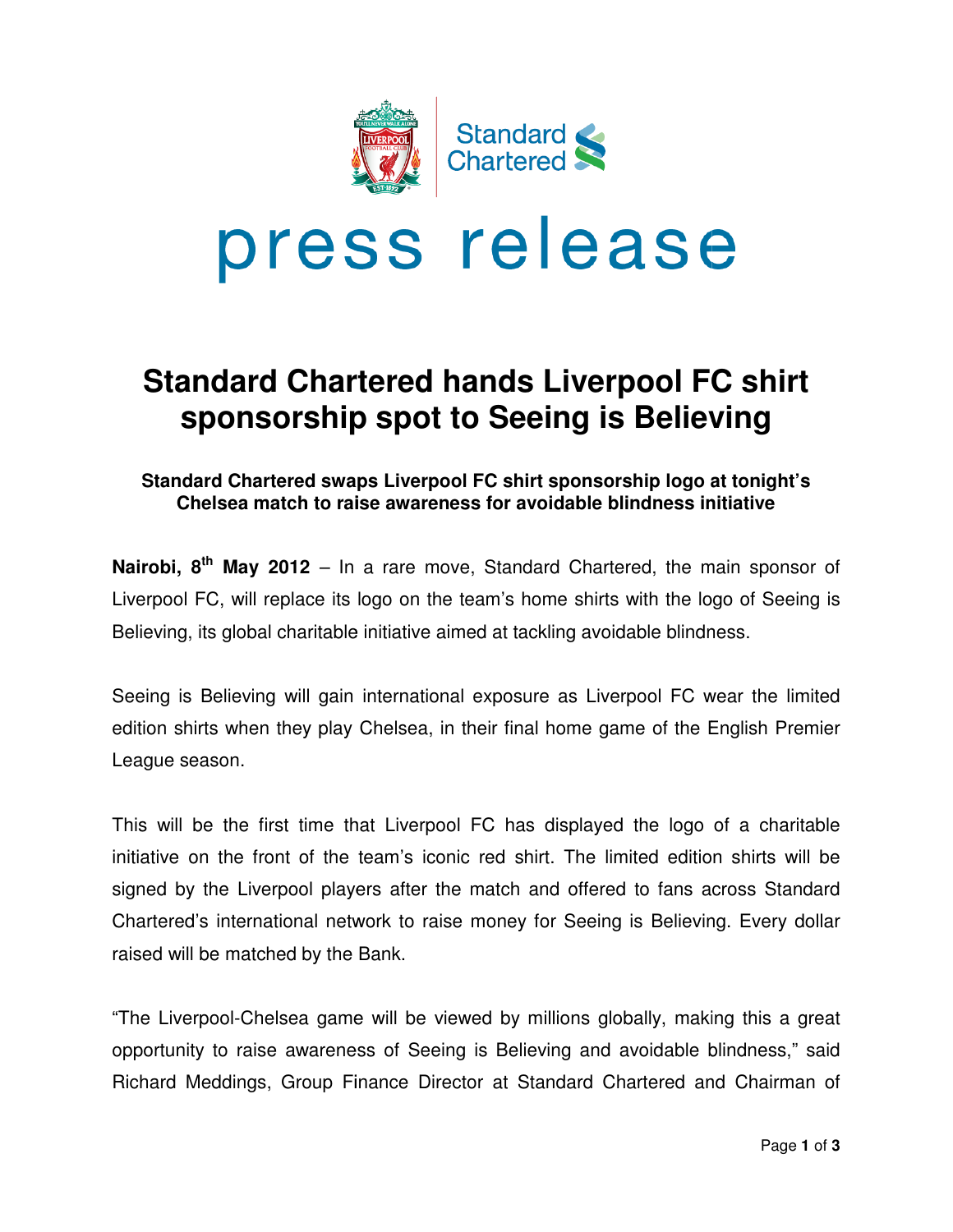Seeing is Believing. "When we began our sponsorship, we knew that Standard Chartered and Liverpool FC would be a perfect match, but now Seeing is Believing and Liverpool FC are proving to be the perfect match too. All money raised through the shirts will go directly to delivering eye care projects in underprivileged communities. Through simple treatments and affordable surgeries, we can transform the lives of both children and adults, improving not just the lives of those treated but the lives of their families too."

There are 39 million blind people worldwide, yet in eight out of ten cases, blindness can be prevented or treated. The majority of avoidable blindness – 90 per cent of cases – occurs in the developing world affecting economic productivity in communities where Standard Chartered operates. As one of the most cost-effective health interventions (cataract operations cost as little as USD30), tackling avoidable blindness was identified as an issue where Standard Chartered could make a clear impact.

Since becoming official shirt sponsor of Liverpool FC, Standard Chartered has partnered with the Club to raise awareness of Seeing is Believing and the issues of avoidable blindness and visual impairment. Both worked together to promote World Sight Day last year, and have organised soccer clinics for visually impaired children across the Bank's markets in Asia Africa and the Middle East, as well as special halftime activities for visually impaired children from Liverpool.

Ian Ayre, Liverpool Managing Director, added: "Seeing is Believing is a fantastic cause and we are delighted to be using the LFC home shirt tonight to raise awareness for this initiative. Alongside Standard Chartered, we too want to encourage fans across the world to learn about Seeing is Believing's efforts and hopefully make a donation."

After the match fans will be able to bid for one of the limited edition shirts at www.ebay.co.uk/perfectmatch.

**- Ends -**